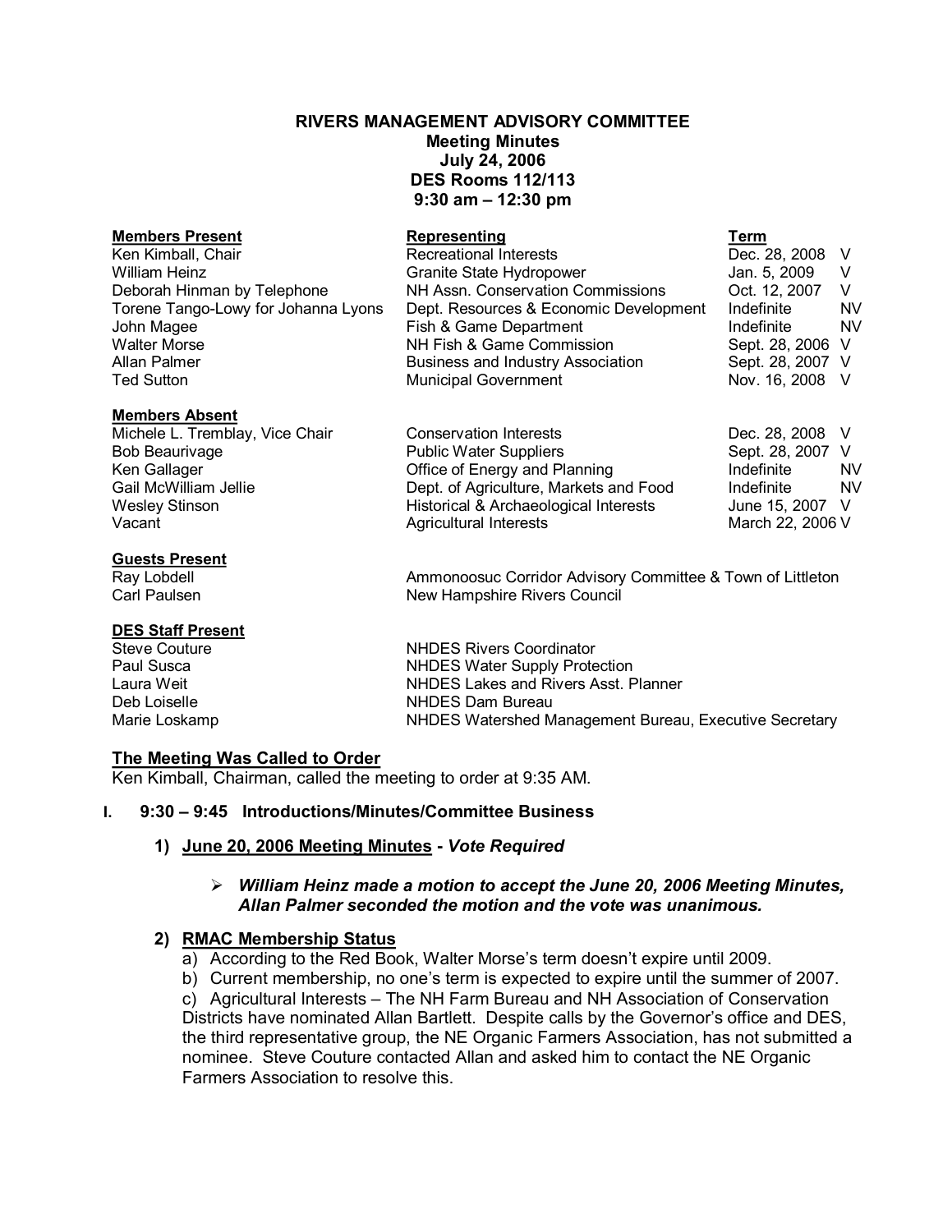# **3) Stream Gage Strategy Committee – Ken Kimball, RMAC Chair**

The Stream Gage Task Force met on 6/24. It was a very productive meeting, as the attendees listed all existing gages and presented a strawman's version of what gages are important to DES. The committee took a serious look at where new gages are needed and why in NH's watersheds. The information will be used to build support for both federal and state funding.

#### **4) Correspondence**

a) None

### **II. 9:45 – 10:15 Ammonoosuc River Nomination – Steve Couture, NHDES & Ray Lobdell, Ammonoosuc Corridor Advisory Committee and Town of Littleton –** *Vote Required*

The Ammonoosuc Corridor Advisory Committee led a site visit and hosted a Public Hearing on June 20<sup>th</sup>. The site visit was very informative and there was a great turn out for the public hearing.

The RMAC reviewed each classification for the nomination using the information presented in the application and the site visit conducted on June 20<sup>th</sup>. There are 7 towns, 8 different river segments, with segment classifications including community, rural community and rural. After going through each segment the Committee agreed that the classifications were correct as submitted.

Bill Heinz and Allan Palmer gave the Committee an update on the types of comments that were heard at the public hearing. It was noted that enthusiasm grew as the meeting went on. All of the towns located along the Ammonoosuc River corridor submitted letters indicating their support for the nomination. There was some testimony that inquired why the application didn't include the headwaters.

Ken Kimball stated that Michele Tremblay chaired the public meeting and asked that her proxy vote be put in favor of the nomination.

> ÿ **Allan Palmer made a motion to nominate the segments of the Ammonoosuc River to be designated as proposed by the Ammonoosuc Corridor Advisory Committee, motion seconded by Ted Sutton. Vote was unanimous including Michele Tremblay's proxy vote.**

### **III. 10:15 – 11:15 Legislation/Rulemaking/Other**

#### **1) Legislation:**

#### **a) Shoreland Protection Act Commission – Darlene Forst, NHDES**

Darlene Forst is the Supervisor for the Shoreland Program and has been serving as the secretary to the Shoreland Protection Act Commission. The Commission has been reviewing the Act and has identified 12 issues that should be addressed. The basic concern is how the rivers are protected, but not the headwaters. The Commission has not addressed the issue of which order of streams should be protected, but the point has been raised to include 2<sup>nd</sup> order streams.

The Commission has been focusing on new standards for woodland buffers. One of the problems is the inability of the state to enforce current standards, and the uncertainty of when the 20 year cycle starts and stops. Implementing new regulations for natural woodland buffers would require increased public awareness, improved shoreland outreach, variances and waivers. There is almost no Shoreland Protection outreach at this time. DES has a lack of personnel and an inability to enforce.

One of the changes the Commission is considering is developing a permit process. A fee would need to be established that would be large enough to implement the program. Once the process is implemented, a homeowner would become educated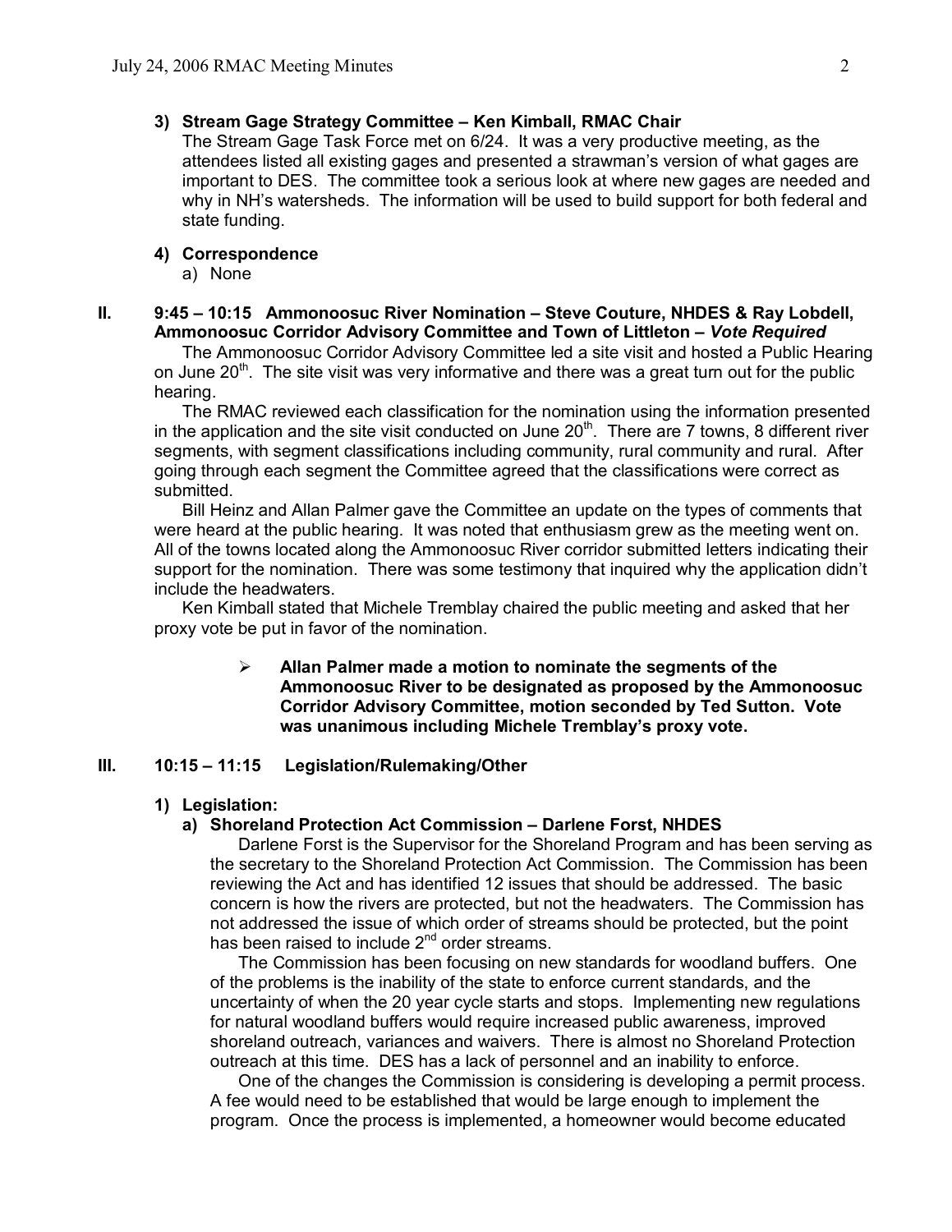about what they can and cannot do. An inventory would also need to be completed that contains a baseline of the existing conditions on the property before work commences. It would appear that a permit process would need to be implemented on a state-wide basis, since it could be considered an unfunded mandate if each town had to implement this program on their own. Another potential problem is that some towns do not have zoning.

There are 5 CSPA meetings left. Meetings are held on the second Monday of the month at Legislative Office Building, Room 305 at 10 am. A report that includes the Commission's findings is due on November 30, 2006.

Darlene Forst recommended that if the RMAC and/or other groups wanted to include 3<sup>rd</sup> and 2<sup>nd</sup> order streams in the CSPA, they should start lobbying for new legislation in the fall.

# ÿ **Ken Kimball requested that the Comprehensive Shoreland Protection Act be placed on the agenda for the next meeting.**

# **2) Administrative Rules:**

**a) RMPP EnvWs 1800, Office of Legislative Services Annotations – Steve Couture**

The RMPP rules need to be revised. JLCAR updated them last year while Steve Couture was on military leave. Steve sent out packets that included 37 of the items that they brought up in their review of the rules.

The RMAC agreed to go through each one point by point and send their ideas or suggestions to Steve. The Committee also agreed to revisit the rules in the fall. The nomination point system and resource values are a significant part of the rules.

Several of the items that JLCAR referred to were not criteria driven; instead the determination was left up to a particular agency or person within an agency. JLCAR's concern is this approach may lead to oral rule making. Several different agencies have been cited for possible oral rule making: the Fish & Game Department, the US Fish and Wildlife Service, the State Historic Preservation Officer, and the State Geologist. Steve agreed to draft a memo to obtain new language from these agencies. John Magee suggested using the wildlife action plan to help define the criteria associated with F&G. JLCAR expects to receive edits in the spring.

- $\triangleright$  Steve will have a draft for the Committee to look at the next meeting. This **is the most pressing issues besides Shoreland Protection. At the next meeting, scheduled for early October, the Committee will go through the process and discuss it some more.**
- **IV. 11:15-12:15** Surplus Land Reviews (SLR) Disposition of State-Owned Properties **Laura Weit, NHDES**
	- **1) DOT 0603 New Hampton (Pemigewasset River) –** *Vote Required* Deb Hinman joined the Committee by phone at this time.

# ÿ **Ken Kimball requested that hard copies of SLRs be sent out to those members that have land lines, send out email for those that have high speed or how they want it sent to them**.

ÿ **Deb Hinman voted in favor of the Ammonoosuc River.**

Laura discovered that DES does not always receive a complete packet from DOT for properties being proposed for disposal that were purchased with state or federal highway funds. RMAC wants to make sure DOT has determined if the parcel has been surplused or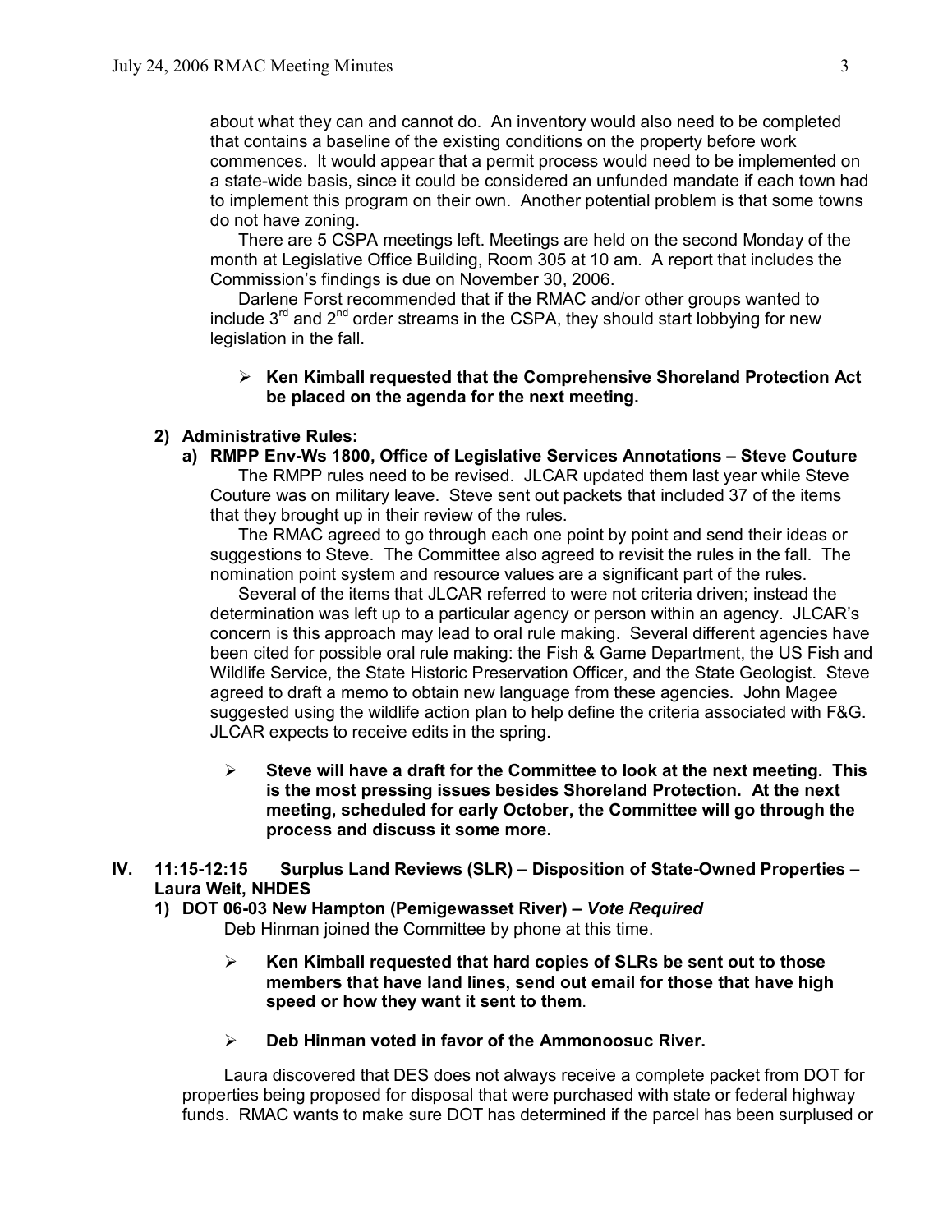not first. In some cases DOT should have given us more information before they send us a packet. After much discussion the following motion was made.

 $\triangleright$  Walter Morse made a motion that we send a letter to DOT that we appreciate and **want information as soon as possible but we will not start our 60 day clock until DOT has determined that the property is surplused, Deborah Hinman seconded the motion and the vote carried unanimously.**

# 2) DOT 06-04 Plymouth (Pemigewasset River) - Vote Required

The Common Man Conference Center would like to purchase an existing gravel parking lot for use as employee parking. The Common Man has requested this parcel on several occasions but DOT is now willing to part with it. This parcel is located approximately 250 feet away from the Pemi. Ted Sutton called the Town Manager in Plymouth, who pointed out that the parcel is located within the wellhead protection area; he also noted that he did not have any problem if it was turned over to the Common Man provided they keep the current use. It was noted that whenever DOT is considering disposal of a parcel, the town should be notified. It was also noted that no impervious surfaces should be allowed within a wellhead protection area. If the Common Man Conference Center plans to continue to use the parcel as a parking lot they should never pave it. The RMAC would like the town to review and approve the disposal. The parcel is also located adjacent to a railroad track which is used by snowmobiles, it is important that this use isn't impacted. After much discussion it was decided that:

ÿ **Motion made by Ted Sutton to send a letter to DOT requesting that DOT send a letter to the town requesting approval from the town that they meet the town's wellhead protection now and in the future; protect the existing trail across the parcel; and meet all of the conditions of the Shoreland Protection Act. DOT must report the towns input back to the RMAC. For the RMAC to be satisfied that all of the conditions are met, the Committee requires documentation that these conditions have been met. If the town approves, then DOT can go ahead with the sale and if the town does not approve, then the RMAC disapproves. Deb Hinman seconded the motion and the vote was unanimous.** 

# **3) DOT 0606 Franklin (Merrimack River) –** *Vote Required*

The proposed surplus land disposal falls within the jurisdiction of the UMRLAC and the RMAC. The parcel consists of approximately 2.3 acres and is located in the easterly side of US Route 3 just south of Old South Main Street. The parcel falls within the buffer area of two F&G endangered species, the Brook Floater in the Merrimack River and the Bald Eagle. The intended use of the parcel is unclear at this time. According to Phil Miles, Mr. Weglarz approached DOT to purchase the property as a "buffer". It would appear that Mr. Weglarz owns several other vacant parcels in the area; none of which are adjacent.

The UMRLAC has not had the opportunity to review the proposal and respectfully requests that the RMAC wait to make their determination until receiving comments from the UMRLAC.

ÿ **Motion by Walter Morse that the letter to be written to DOT should include this parcel, since it is the same issue as with parcel DOT 0603 New Hampton. When DOT has more information the clock will start and the RMAC will review the information. The Committee also needs to consider the UMRLAC's comments. The motion was seconded by Deb Hinman and the motion carried.** 

**4) SLR 06009 Franconia and Lincoln (Harvard Brook, Georgiana Falls, and other brooks associated with the Pemigewasset drainage basin) –** *Vote Required*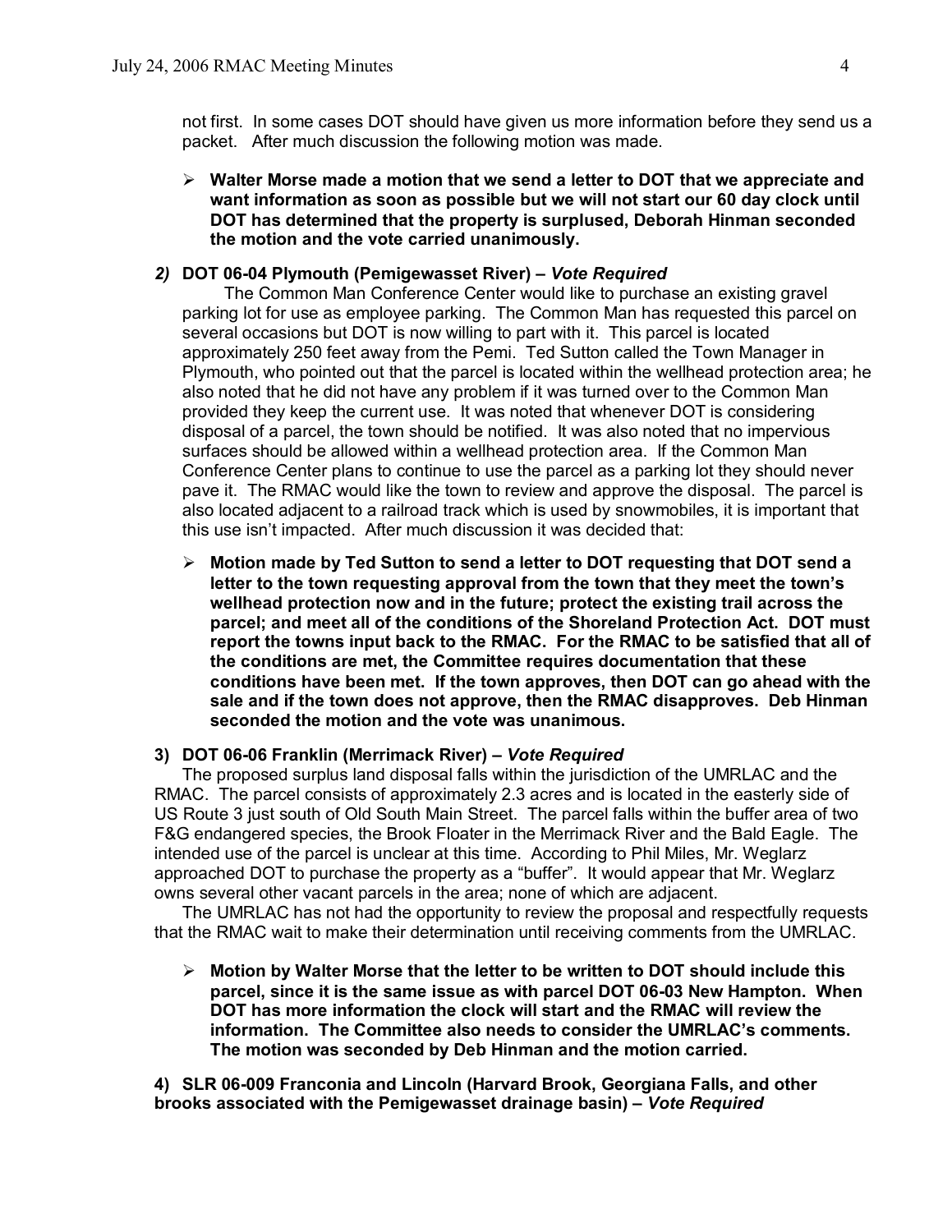DRED is requesting to surplus 1,162 acres of the Second Presidential State Forest in exchange for 525 acres of US Forest Service land. Both properties abut Franconia Notch State Park. DRED wishes to link Cannon Mountain to the Mittersill Ski Area for the purpose of terrain improvement and opening of the ski area. In 1983 DOT purchased this land as part of the construction of I93. In terms of acres there would be a loss of 600 acres to the State of New Hampshire.

The leasing of ski area has major political ramifications. The Town of Lincoln is disturbed that they have not received a letter from DRED.

# ÿ **Ted would like to stipulate that DRED notify the town of Lincoln.**

Torene Tango-Lowy attending for Johanna Lyons indicated that DRED does plan to hold public hearings.

Steve Couture - From water quality standards any land within a national forest has the highest standard for water. If it does go forward keeping that standard for the new state land taken from the national forest would have this level of protection removed.

Ken Kimball This has huge ramifications. I recommend folks review and pay far more attention to this one due to visibility. I'd like to see covenants/conditions that are in deed if they are swapping original land that DOT gave to DRED, land the state would be giving to forest service in the Georgiana Falls area.

- $\triangleright$  Ted Sutton made a motion to table the request until DRED has completed public hearings. This is the same as the New Hampton and Plymouth parcels because all information is not in. We will not make any decisions until all information and public meetings are held in all towns. Ted amended his motion to incorporate Bill Heinz's suggestion that we do not do anything at this time.
- $\triangleright$  No further action, bring up as new information comes forward. Requested additional information on the exchange parcel.
- $\triangleright$  Ted Sutton agreed to keep us informed.
- $\triangleright$  William Heinz and Deborah Hinman are interested in attending the public hearings.
- $\triangleright$  Torene agreed to notify Steve Couture of public hearings so he can forward the information to the RMAC.
- $\triangleright$  Laura Weit will send a full paper copy and a PDF of this one to everyone.

# **5) Status of AG comments/response to CORD & LMAC/RMAC letters**

Steve contacted Jen Patterson of the Attorney General's Office to follow up regarding the jurisdiction of the CORD, the LMAC and the RMAC. The AG will publish a formal opinion which has a higher legal standing, since it is the AG's office interpretation rather than just one attorney within the AG's office. Steve expects the opinion will be published in September.

The Committee has been working with the understanding that the RMAC's recommendations are binding as indicated by DES's Legal Unit review in the past.

# **V. 12:1512:30 Other Business/Action Item Review**

1) The RMPP received a \$1,000 check from Wal-Mart for river signs. The RMPP has an MOA with DOT to install signs within certain DOT ROW. This is the first time we have received money that wasn't from state or federal government. Steve will send a thank you to Director of Region for Wal-Mart.

# **▷ William Heinz made a motion to expend money from Wal-Mart as designated, Walter Morse seconded the motion and the vote carried.**

2) Laura passed out travel vouchers to those members that need to fill one out.

# **VI. Next Meeting Date/Adjourn:**